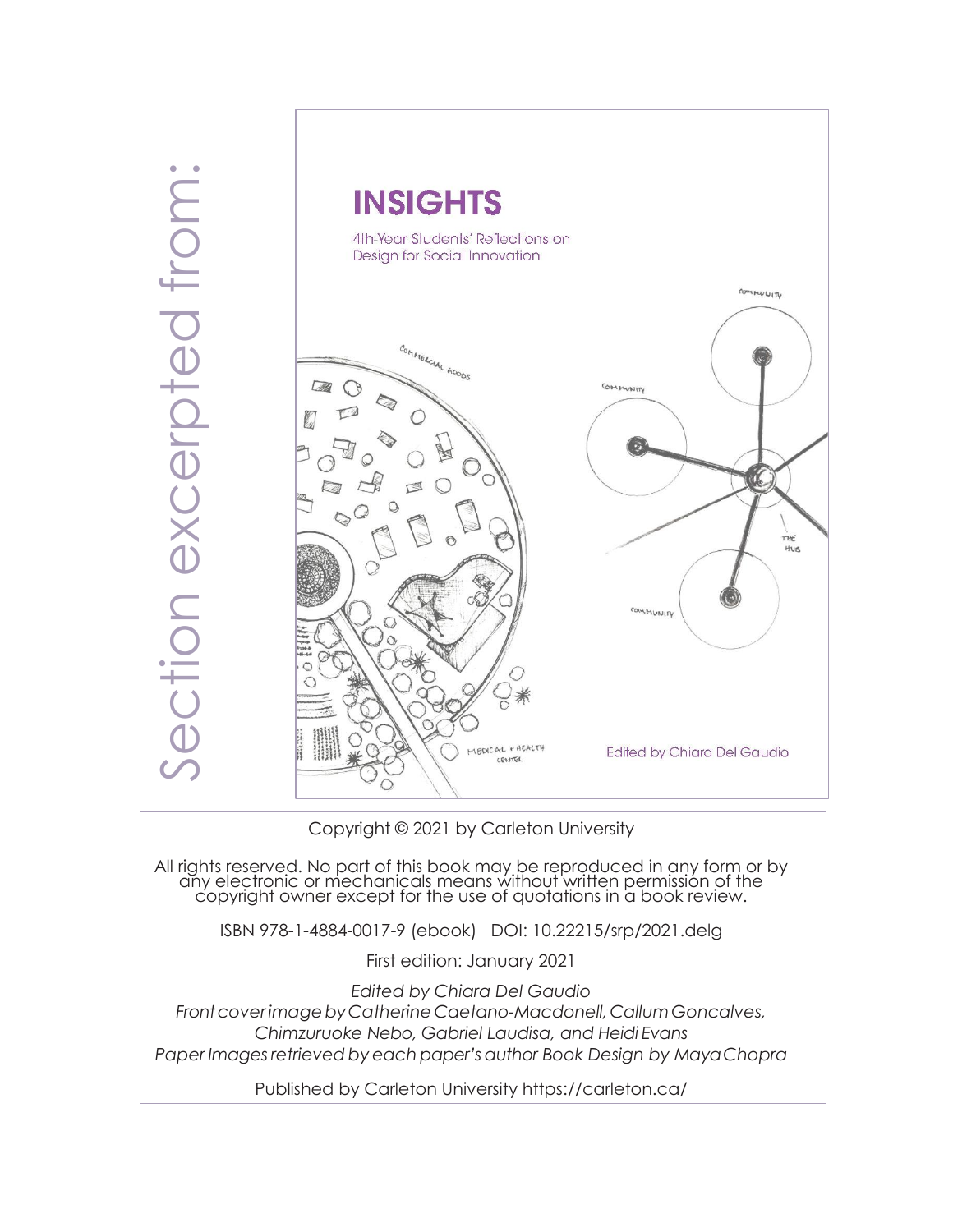## ALURA SUTHERLAND



## Innovation Through Collaboration: Redefining **Community**

CO-HOUSING COMMUNITY - SUSTAINABLE - COLLABORATION - INNOVATION

This paper addresses design for social innovation with regards to designing for a more sustainable life. There are many ways in which people are making more conscious lifestyle decisions within the current systems, yet a greater impact would be seen if they committed to using design as a tool to change the existing systems. One avenue along which design is being implemented is within housing systems; considering the units we live in, who we live with, where we live, what we have in our homes and who as access to them. An example of an alternative housing model that is emerging is co-housing, which is a community-based housing model that allows for people to live alongside each other and to share resources, while still maintaining their privacy within the confines of their own home (Hurst, 2018). Due to this sharing model, people living in co-housing communities have a reduced ecological footprint compared to those living in mainstream housing models. Research shows that these communities use less energy, own fewer cars, and consume less material goods as a result of their sharing principles (Stratmann et al., 2013). A unique quality of co-housing is that its "residents participate in the planning, design, ongoing management and maintenance of their community" (Canadian Cohousing Network, 2019, para.3). These collaborative and participatory characteristics raise the question of whether co-housing allows for community members and designers to cultivate a relationship that helps them move towards the overarching goal of a sustainable lifestyle.

#### **Design for Social Innovation as Seen in Co-housing**

Social innovation has been defined in many ways. For the sake of this paper, we will move forward with the understanding that social innovation consists of

new solutions that simultaneously meet a social need and lead to new or improved capabilities and relationships and better use of assets and resources. In other words, social innovations are both good for society and enhance society's capacity to act (The Young Foundation, 2012, p. 18).

Innovation differs from mere improvement: where improvement implies incremental change, innovation involves a radical shift in people's values (Mulgan et al., 2007). The co-housing model evokes these shifts by challenging mainstream values of what a home offers its dwellers, and by redefining what community means.

To set the scene, a typical co-housing community involves residents owning their own homes or housing units which surround the *common house*, which is arguably the defining feature of these communities (Boyer, 2014). This space is a resource of shared amenities which includes a kitchen and dining room along with a variety of other facilities such as guest rooms, home office, workshops, laundry machines, children's playroom, and so on (Boyer, 2014). Beyond access to these shared, tangible resources, co-housing provides many social benefits. The co-housing model rejects the notion that community is simply a group of people who live in close proximity with one another (Oxford Learner's Dictionary). It allows for its residents to reframe the concept of community as an environment that evokes trust and reliance (Stratmann et al., 2013). Its members tend to have more "developed social sensitivities in terms of understanding and acceptance towards others" (Stratmann et al., 2013, p. 37). According to Stratmann et al. (2013), this level of empathy is an "underrated value in our society but highly important for human interaction" (p. 37). Through the review of a case study, examples of innovation and design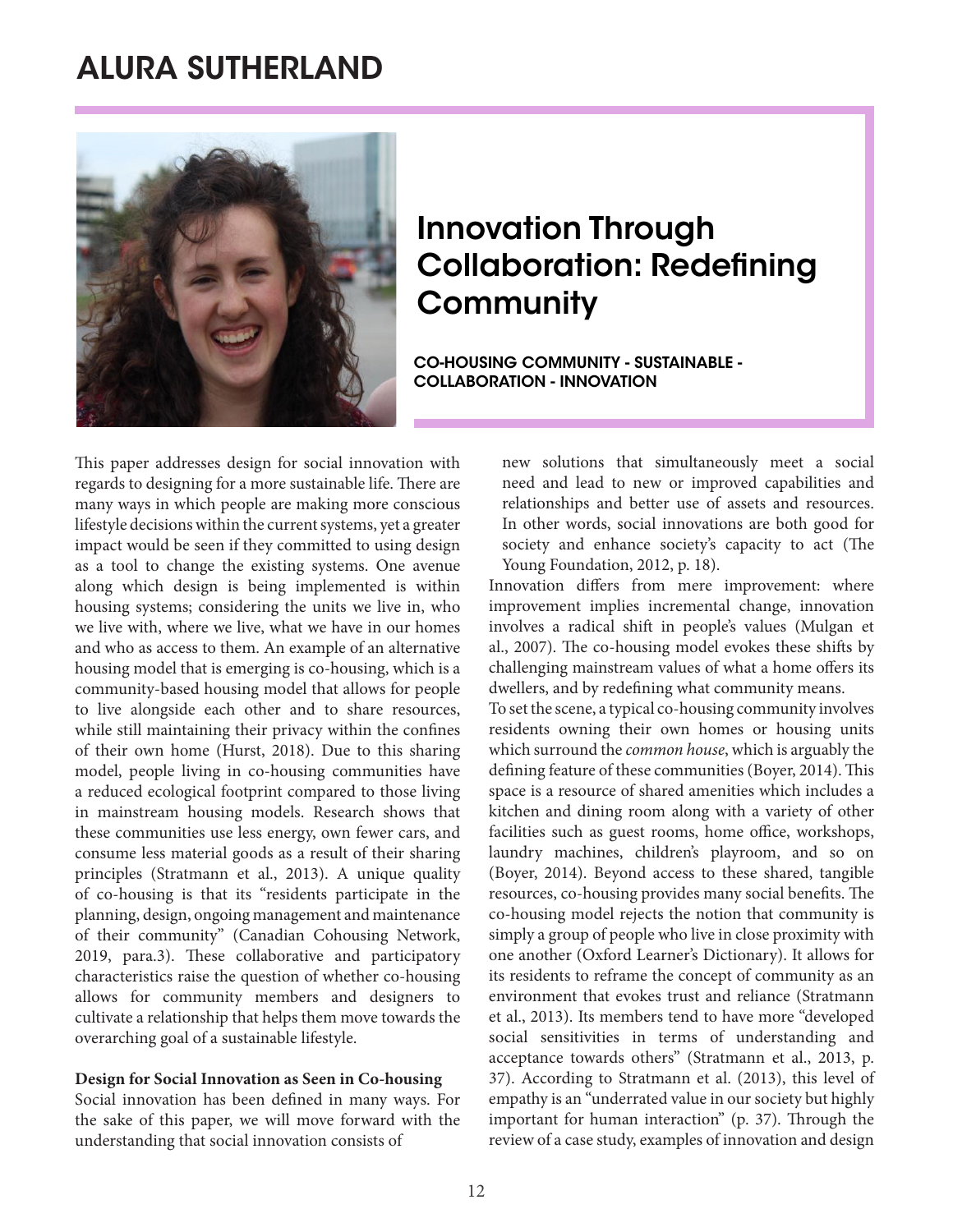opportunities within the co-housing model are presented.

### **The case of** *De Kersentuin – Sustainable Housing and Living*

A case study titled *De Kersentuin – Sustainable Housing and Living* was undertaken by researchers affiliated with Eindhoven University of Technology in 2007 (Ouwenland et al., 2007). This referenced paper serves as the main source of information for the case used in this section. The study focuses on a specific cohousing community, known as De Kersentuin, and how community can provide the necessary conditions to foster environmentally conscious lifestyles. De Kersentuin is located in the Netherlands and has been described as environmentally, socially and economically sustainable. The emergence of this community was a result of a group of people who took it upon themselves to create environmentally friendly living spaces, which they felt would never be provided by the state. After overcoming various challenges, their vision was realized in 2004, and is now an active neighbourhood consisting of 94 buildings and is considered to be in a stage of maturity within the development process.

Reflecting on this study, the researchers identified sustainable benefits offered by this housing model, which they categorized in three broad groups: society, environment, and economy. It was found that within the social realm, De Kersentuin was home to a diverse population, and hosted many activities that brought and kept people together, contributing to their feeling of safety. The level of collaboration resulted in the output of many innovative initiatives and had the residents feeling as if they were part of a greater whole. Furthermore, the environmental benefits of this community included the efficient use of resources, which were shared and consistently utilized. Moreover, the inhabitants relied on a car-sharing project and used eco-friendly laundry machines, solar energy, rainwater for domestic applications, as well as growing some of their own food in community gardens. Finally, the community had many economic implications, the major benefit being the amount of money saved from sharing amenities (Ouwenland et al., 2007).

#### **Discussion**

Across many examples and cases of co-housing communities, residents, and researchers alike express that the desired environment of trust and mutual support does not automatically manifest itself upon moving to a co-housing community. It is one that must be developed

through intentional efforts from all of its members starting with the early planning stages, recognizing that being a community member is not a passive role; rather one of action. Meroni (2007) reaffirms the value of active community members when she speaks of creative communities and their ability to "introduce new solutions that bring individual interests into line with social and environmental interests, which means that they have a high chance of becoming authentically sustainable solutions" (p. 14).

Since the co-housing process is collaborative by nature, there is an opportunity for designers to use their unique skill set in order to harness the creativity emanating from community members and to help foster a collaborative environment that allows for these ideas to evolve into realities. Meroni (2007) sees designers' role in this context as using their expertise and professional network to create effective communication systems that "recognize, reinforce and transmit, in an adequate manner, the ideas and solutions generated at a social level" (p. 14). Their contribution would increase the potential of large-scale dissemination and implementation of these grassroot initiatives. Furthermore, designers' ability of visualization would aid effective communication amongst collaborative members. In addition, design professionals would be able to encourage collaborators to consider both physical and psychological human factors that may influence the experience of a living space and the likelihood of people adopting the co-housing model. In conclusion, there are benefits for co-housing communities to invite designers into their creative process. Meroni (2007) suggests that this functional relationship will only be successful when professional designers see themselves as "social actors" (p. 14) or "solution providers" (p. 15) and are able to recognize that they do not hold a monopoly on the practice of design. While in the process of answering one question, another question has emerged: How can designers gracefully remove themselves from a given community, after working so closely with its residents during the development phase, without disrupting the social fabric that everyone involved has worked so hard to cultivate?



References included at the end of the document DOI: http://dx.doi.org/10.22215/srp/2021.delg.3